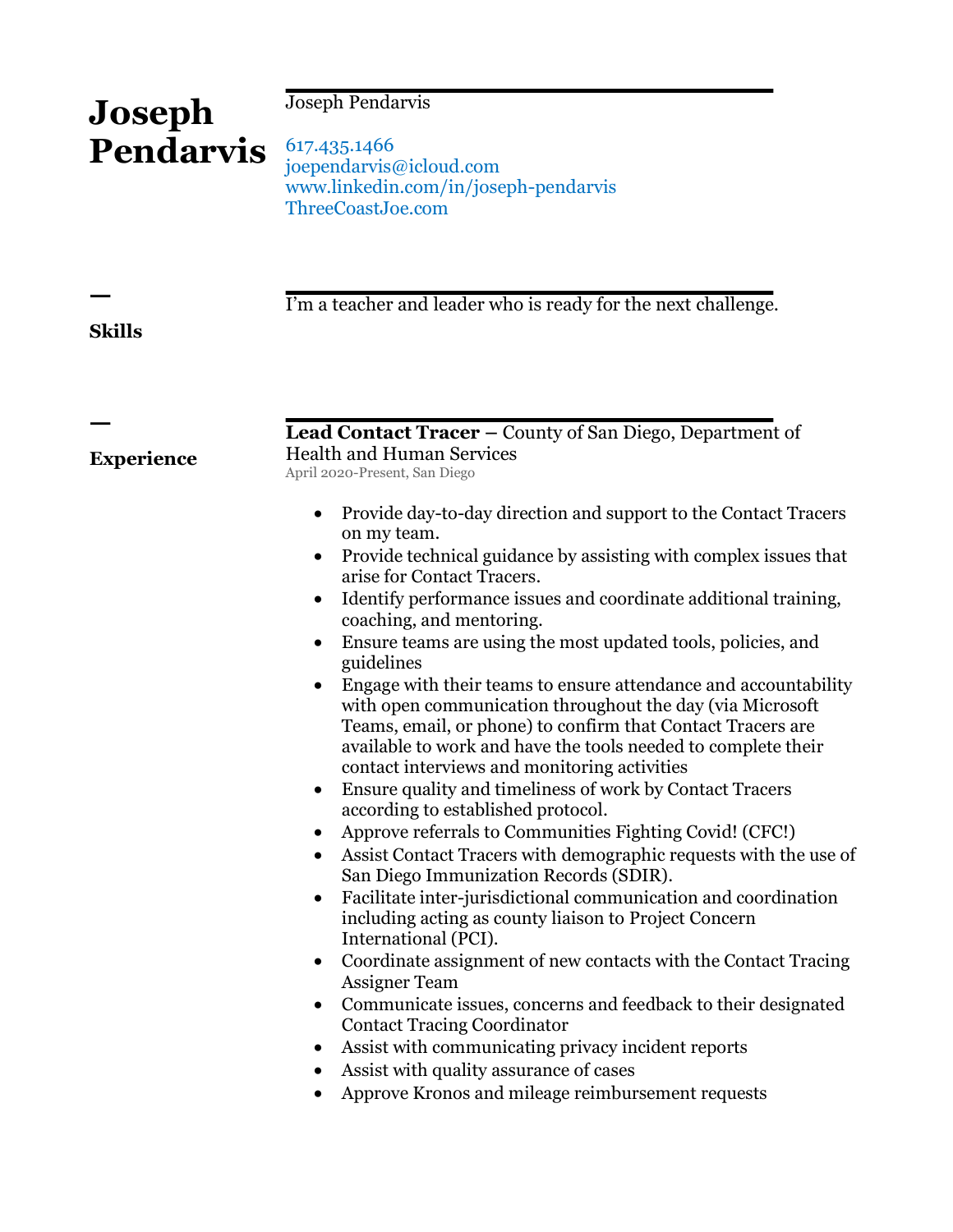## **Cooking Instructor -** Verlocal and Self Up

2016-Oct 2019, Boston, MA

Instructed groups of 2-25 on how to make gumbo in my kitchen, guest kitchens, and company kitchens[. IntroLink](https://selfup.com/Joe-Pendarvis/) • Completed private food orders via my website: ThreeCoastJoe.com

**Sales and Rental Agent -** Mission Realty Advisors and Compass 2013- December 2019, Boston, MA

Maintained an exclusive landlord roster centered around the competitive Boston rental market. Represented buyers and sellers in Boston with over twelve million in real estate transactions.

#### **Office Manager & Rental Coordinator -** JP Rentals and Sales 2010-2013, Boston, MA

Managed a boutique style real estate office that specializes in the Jamaica Plain, Roslindale, and West Roxbury neighborhoods of Boston. • Organized, maintained, and serviced a client list of over 150 landlords.

## **Department Manager, Assistant Manager, Point of Sale Area Trainer -** Crate & Barrel

2004-2010, Boston, MA

Merchandised sales floor to maximize spatial profitability, Point of Sale trainer for Massachusetts and Connecticut stores, assisted with 6 store openings throughout the U.S. and Canada • Structured and implemented bi-annual inventories through daily preparation and organized team efforts • Created bi-weekly schedules for up to 90 part-time and full-time associates • Maintained and monitored excellent sales coverage based on business needs • Maintained inventory levels and achieved financial goals for 4 departments of a \$20 million sales store through efficient product ordering and sales analysis • Successfully and efficiently completed the management-training program that involved learning all aspects and channels of the business.

# **Geography Teacher -** Mobile County Public School System

2003-2004, Mobile, AL

Established objectives and planned learning experiences for regular and gifted students grades six through eight. • Worked with a psychometrist to formally test students for gifted characteristics • Arranged an alliance with local photographers to teach basic photography to eighth grade students. • Established and maintained standards of student behavior to achieve a functional learning atmosphere.

## **Program Manager -** Goodwill/Easter Seals

2002-2003, Mobile, AL

Worked with a team of seven program managers to build and maintain an "at risk" youth career program derived from federal grants and centered in local high schools. • Instructed Adult GED courses at all area Goodwill Easter Seal facilities in the Mobile, AL area